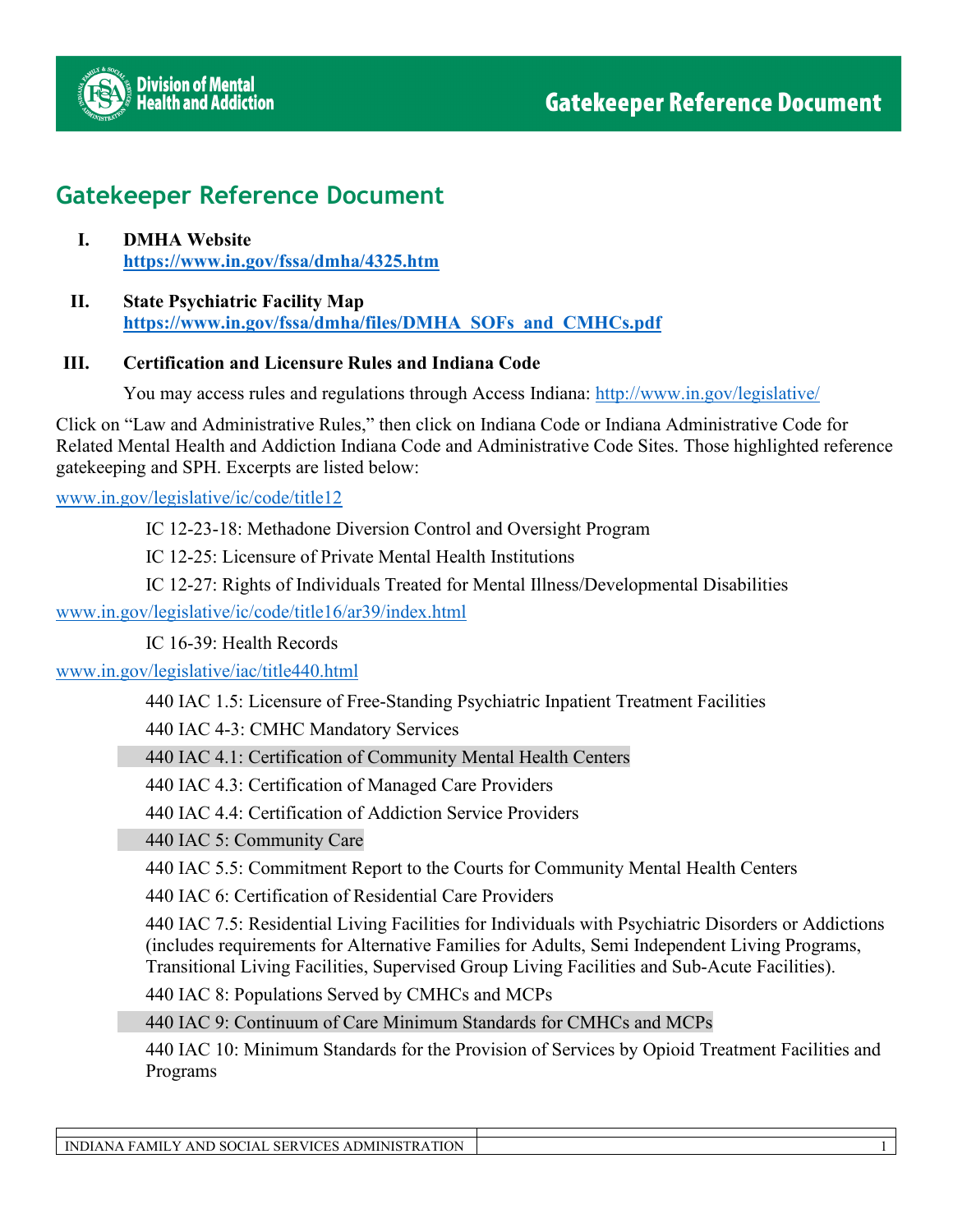

**▪** 440 IAC 10-3 and 4: Minimum Standards for the Provision of Services by Opioid Treatment Facilities and Programs

**▪** 440 IAC 11: Certification of Assertive Community Treatment

What is a Gatekeeper?

**440 IAC 9-1-8 "Gatekeeper" defined**

Authority: IC 12-21-2-8; IC 12-21-5-1.5

Affected: IC 12-7-2; IC 12-24-12-10; IC 12-24-19-4

Sec. 8. "Gatekeeper" means an entity identified in IC 12-24-12-10 that is actively involved in the evaluation and planning of and treatment for a committed individual beginning after the commitment through the planning of the individual's transition back into the community.

*(Division of Mental Health and Addiction; 440 IAC 9-1-8; filed Sep 8, 2000, 10:12 a.m.: 24 IR 373; readopted filed May 10, 2001, 2:30 p.m.: 24 IR 3235; readopted filed Apr 7, 2008, 3:40 p.m.: 20080507-IR-440070745RFA; readopted filed Aug 11, 2014, 11:21 a.m.: 20140910-IR-440140240RFA)* 

Clarification: A gatekeeper is the agency who conducts the defined activities above. CMHCs may have one gatekeeping liaison or a team of liaisons who function in this role.

**440 IAC 5-1-2 Definitions**

(4) "Gatekeeper" means the following:

(A) The community mental health center which facilitated the consumer's entry into the state institution after July 1, 1994.

(B) For consumers who entered the state institution before July 1, 1994, the community mental health center which would have been designated to facilitate the consumer's entry into the state institution if the consumer had entered the institution after July 1, 1994.

### What is a Gatekeeper's role?

**440 IAC 4.1-3-2 Obligations of each community mental health center regarding the exclusive geographic primary service area**

Authority: IC 12-21-2-3; IC 12-29-2-1

Affected: IC 12-26-6-8; IC 12-26-7-3

(b) Except for consumers who are enrolled by another CMHC or managed care provider, the CMHC is obligated to provide commitment screening to a state institution administered by the division of mental health and addiction for any individual residing in the CMHC's exclusive geographic primary service area who presents for screening services or is referred for screening services.

(c) Commitment screening to a state institution administered by the division of mental health and addiction shall be done by the CMHC that enrolled them, or by the CMHC with which the managed care provider that enrolled the person has a screening contract.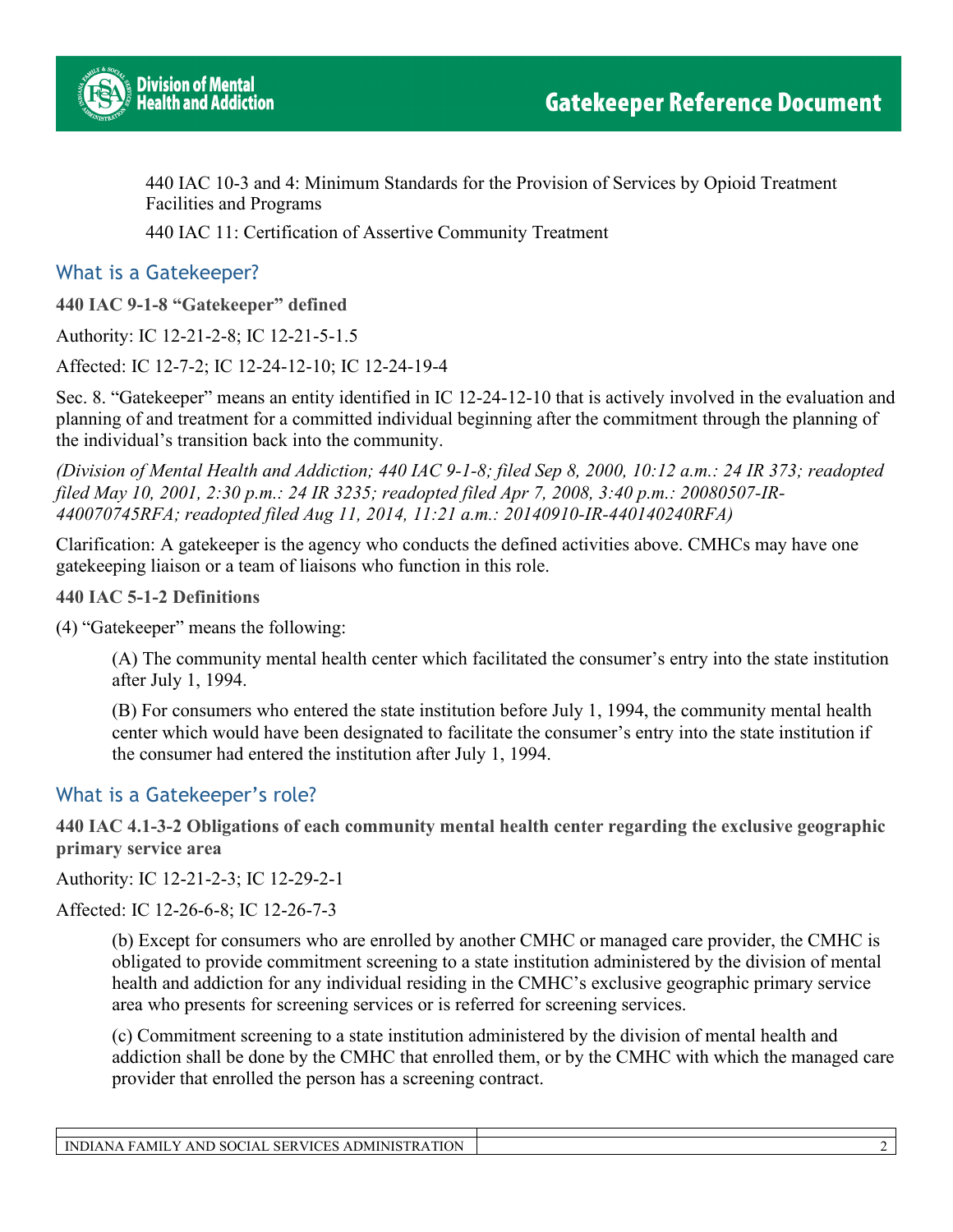

(d) Notwithstanding subsection (b), the designation of an exclusive geographic primary service area may not limit an eligible consumer's right to choose or access the treatment services of any provider who is certified by the division of mental health and addiction to provide publicly supported mental health services.

**440 IAC 5-1-3.5 Gatekeeper's role during the time the individual is in the state-operated facility**

Authority: IC 12-8-8-4

Affected: IC 12-24-12; IC 12-24-19

Sec. 3.5. After an adult or child is admitted to a state-operated facility, the gatekeeper shall do the following:

(1) Have a face-to-face meeting with the individual within thirty (30) days of admission and at least every ninety (90) days thereafter, to evaluate treatment progress, and discuss discharge planning.

(2) Communicate with the family or guardian of a child within thirty (30) days of admission and at least every ninety (90) days thereafter, to discuss the treatment plan, evaluate treatment progress, and discuss discharge planning.

(3) Communicate with the treatment team at the state-operated facility within thirty (30) days of admission and at least every ninety (90) days thereafter, to discuss the treatment plan, evaluate treatment progress, and discuss discharge planning.

(4) Provide notice of the date for the planned community placement to the treatment team and the individual at least two (2) weeks prior to the anticipated community placement.

(5) Document face-to-face visits with the individual and contact with the treatment team at the stateoperated facility and in the gatekeeper's record.

*(Division of Mental Health and Addiction; 440 IAC 5-1-3.5; filed Nov 4, 2002, 12:09 p.m.: 26 IR 747; readopted filed Apr 7, 2008,3:40 p.m.: 20080507-IR-440070745RFA; readopted filed Aug 11, 2014, 11:21 a.m.: 20140910-IR-440140240RFA)* 

**440 IAC 9-2-6 Services to prevent unnecessary and inappropriate treatment and hospitalization and the deprivation of a person's liberty**

Authority: IC 12-21-2-8; IC 12-21-5-1.5

Affected: IC 12-7-2; IC 12-24-12-10; IC 12-24-19-4; IC 12-26

Sec. 6. (a) Services to prevent unnecessary and inappropriate deprivation of a person's liberty include the following:

(1) Review of commitments and gatekeeping into and out of state-operated institutions.

(2) The range of community support program services and crisis service alternatives.

(3) Those administrative and supervisory functions that manage the care provided to make certain that each consumer receives appropriate care.

(b) A utilization management plan, which provides objective guidance that helps direct treatment, external to the clinician/consumer relationship, must be in place and include the following: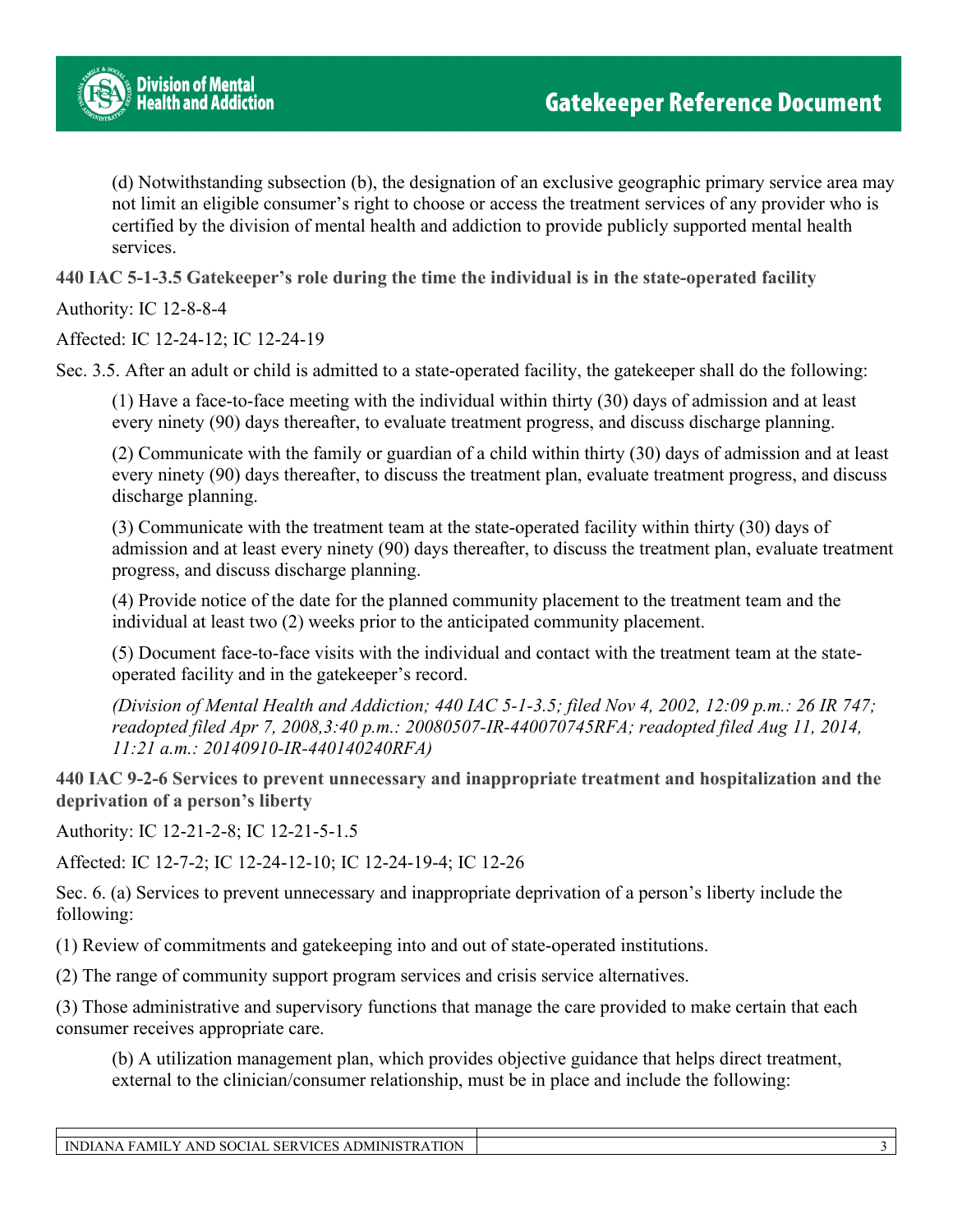

(i) The plan shall be an existing system that defines criteria for initiating a course of treatment, transition, and discharge.

(ii) The plan shall be objective, documented, and external to individual clinicians.

(iii) The plan shall cite published literature and research on which the system is based.

(iv) Utilization management may consist of any of the following:

(A) Prior authorization manuals or systems.

(B) Evidence-based treatment systems.

(C) Clinical pathways.

(D) American Society of Addiction Medicine criteria.

(E) Another system of linking need to care.

(5) A provider may contract for utilization management services.

(c) In addition to regular peer review, supervisor review, and treatment plan reviews, the provider shall have an ongoing process to evaluate the utilization of services.

(d) The utilization of services review shall include the following:

(i) The percentage of cases evaluated for each modality of treatment.

(ii) The ongoing system of treatment evaluation.

(iii) Samples of reports from the previous year's treatment review.

(e) The provider shall train staff on the use of the utilization management system and keep records regarding the training.

*(Division of Mental Health and Addiction; 440 IAC 9-2-6; filed Nov 30, 2001, 10:58 a.m.: 25 IR 1139; readopted filed Apr 7,2008, 3:40 p.m.: 20080507-IR-440070745RFA; readopted filed Aug 11, 2014, 11:21 a.m.: 20140910-IR-440140240RFA)* 

### **IV. CMHC Contract Exhibit**

### **Gatekeeping**

A. General Requirements

1) Pursuant to IC 12-26-6-8(c)(1) and IC 12-26-7-3(b)(1), a CMHC shall conduct a face- to-face evaluation of the individuals who are proposed to be committed to a state institution administered by the DMHA and report the findings of the evaluation to the court in which the matter is pending.

2) Pursuant to IC 12-24-12-9 and IC 12-24-12-10(a)(1), a CMHC shall administer within the limits of its service capacity, a continuum of care as required by IC 12-24-19-4 for each individual who meets the following requirements:

a) Has been involuntarily committed under IC 12-26;

b) Is not developmentally disabled; and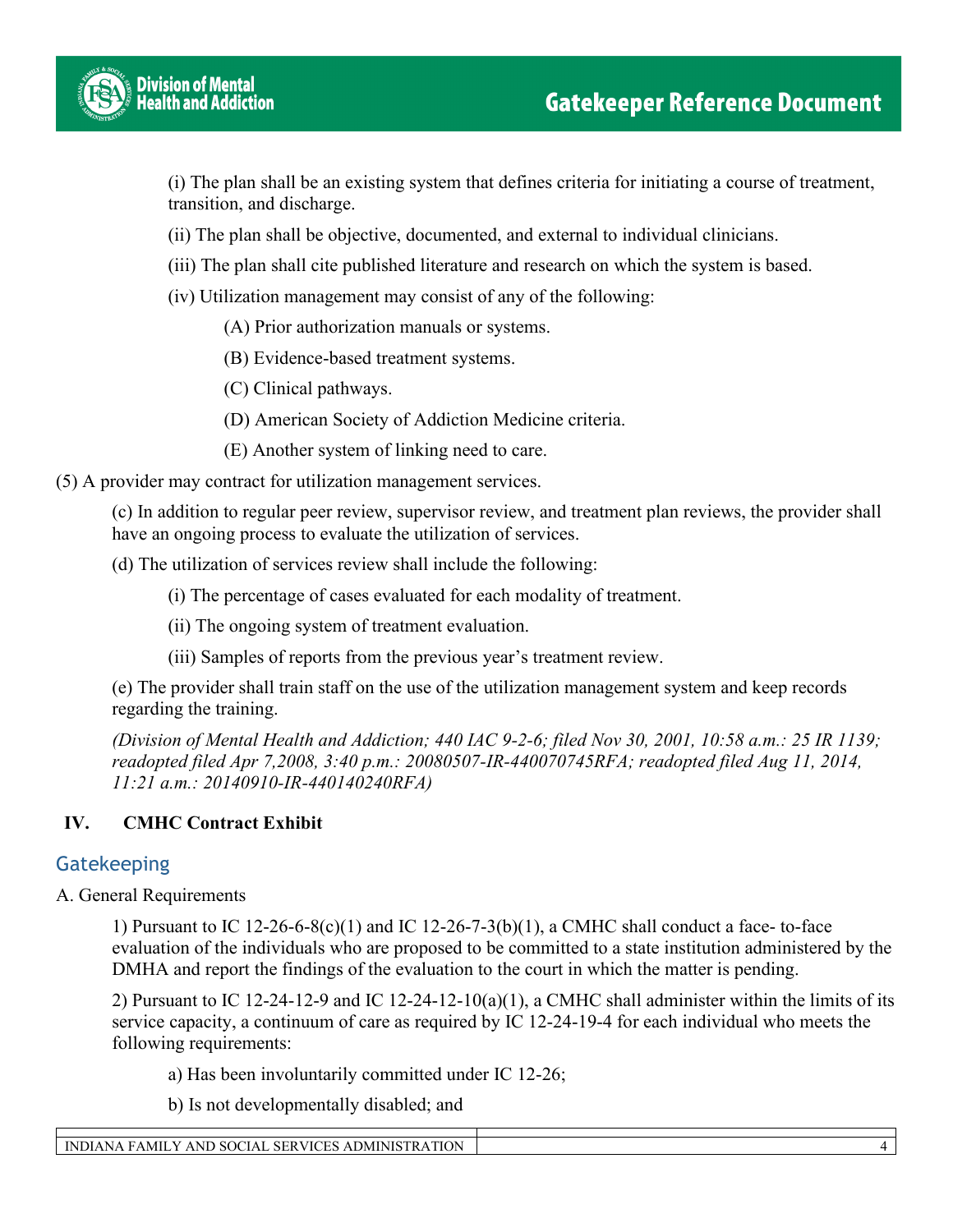

c) Has been discharged from a state-operated facility or is placed on outpatient status by a state operated facility under IC 12-26.

B. State-Operated Facility Bed Allocation for the SMI Population

1) IC 12-21-2-3 allows the director of the DMHA to establish, maintain and reallocate long-term care settings and state operated long term care inpatient beds to provide services for patients with long term psychiatric disorders.

2) The total number of approved state operated facility beds allocated by the State for the inpatient care of Adults who are Seriously Mentally Ill for the period from 7/01/xx through 12/31/xx, as well as the corresponding number of Bed Days allocated by the State for this purpose, are identified in the DMHA spreadsheet "Bed Allocation for Indiana CMHCs," dated January 1, 202x, which is hereby incorporated by reference.

3) The total number of approved state operated facility beds allocated by the State for the inpatient care of Adults who are Seriously Mentally Ill (SMI) for the period from 1/01/2x through 6/30/2x as well as the corresponding number of Bed Days allocated by the State for this purpose, are identified in the DMHA spreadsheet "Bed Allocation for Indiana CMHCs," dated January 1, 20xx.

4) The Contractor shall not use more than the allocated number of beds nor allow more of its consumers to receive SOF inpatient services during any given month, unless the Contractor has received authorization from the DMHA that the Contractor is permitted to enter into an agreement and intends to utilize the unused SOF beds of another Community Mental Health Center.

5) In order to borrow a bed the Contractor must obtain prior approval from the DMHA through submission of a "Borrowed Bed Request and Authorization Form."

6) The Contractor further acknowledges that the provision to Contractor by the DMHA of the use of borrowed beds as described above is valuable consideration provided to Contractor by the DMHA under this Exhibit.

7) At no time shall a Contractor exceed a limit of five (5) borrowed beds.

8) If the Contractor determines an extension of an individual agreement is needed, the Contractor must submit a new "Borrowed Bed Request and Authorization Form" requesting reauthorization for the individual to the DMHA for prior approval. The request must be received by DMHA a minimum of 14 business days prior to the expiration of the agreement and must be accompanied by a justification statement for the request and a plan outlining measures that will be implemented by the Contractor to transition the individual to an allocated bed of the Contractor.

9) The Contractor borrowing the bed shall notify the DMHA, in writing, when an agreement has been (a) terminated, (b) the individual has been discharged, or (c) the individual has been transitioned to an allocated bed of the Contractor before the 90-day agreement expiration.

10) The DMHA will communicate in writing to the Contractor the number of bed days used by the Contractor each calendar month. Beds borrowed but not used will not be used in the calculation of bed days.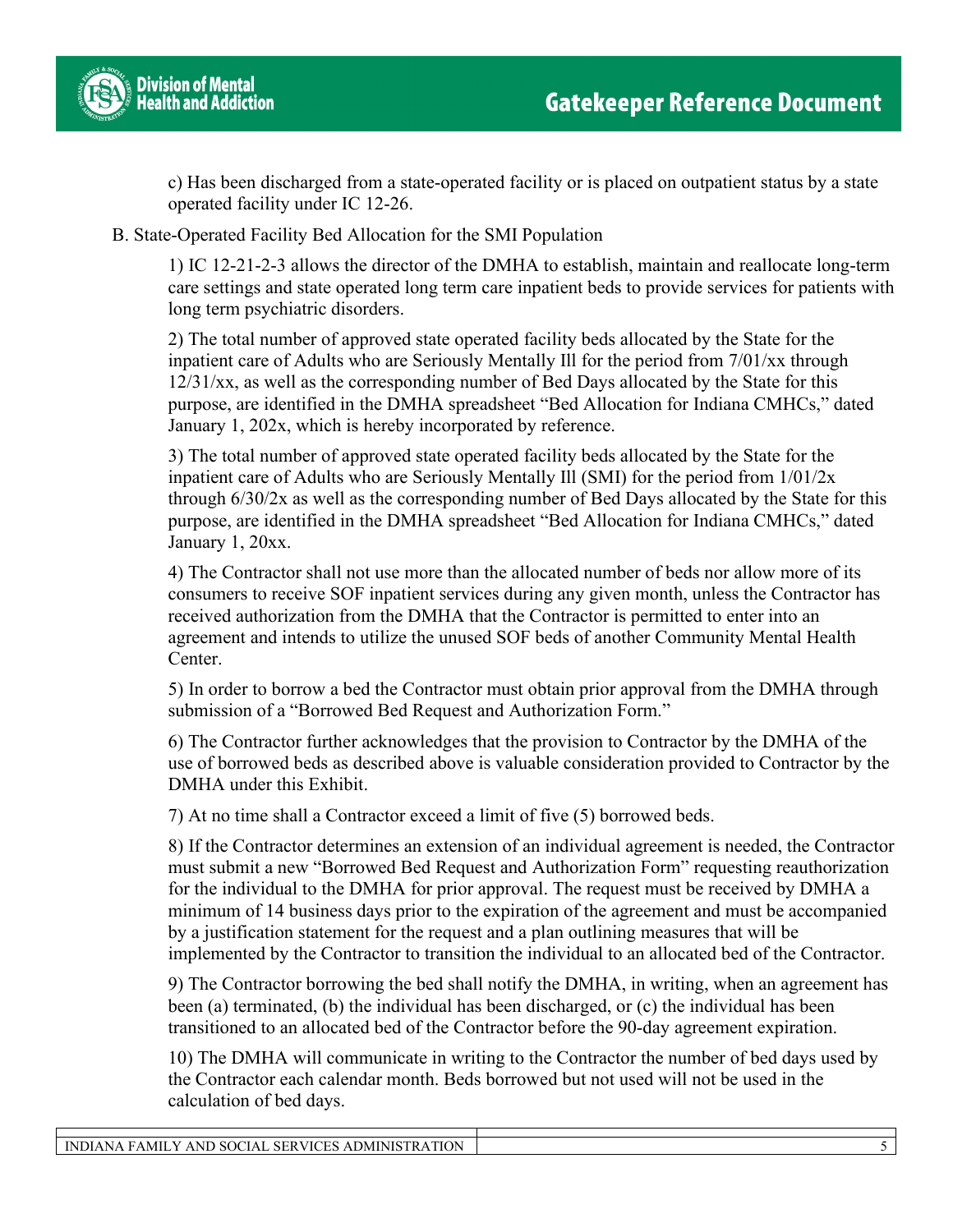

### **V. CMHC Bed Allocation**

CMHC allocations are determined by the population of the CMHCs geographic service area, the number of clients being served, and the severity of those individuals served. Bed Buy Backs are deducted for the final number of allocated beds.

| CY2X                                              | 01.01.2X              | <b>Allocation prior to</b><br>buy back | <b>Current Buy Back</b><br>\$3,822,300 | <b>Allocation effective</b><br><b>Jan 1 202X</b> | <b>SMI</b> Percentage |
|---------------------------------------------------|-----------------------|----------------------------------------|----------------------------------------|--------------------------------------------------|-----------------------|
| 401                                               | Eskenazi              | 59                                     | 10                                     | 49                                               | 8.627%                |
| 402                                               | Lifespring            | 26                                     | $\overline{2}$                         | 34                                               | 3.767%                |
| 403                                               | Vincennes             | 16                                     | $\overline{\phantom{a}}$               | 16                                               | 2.309%                |
| 404                                               | Southwestern          | 37                                     | $\overline{a}$                         | 37                                               | 5.468%                |
| 405                                               | Hamilton              | 39                                     | 9                                      | 30                                               | 5.711%                |
| 407                                               | Howard<br>Community   | 10                                     | $\overline{4}$                         | 6                                                | 1.458%                |
| 409                                               | Oaklawn               | 41                                     | 5                                      | 36                                               | 5.954%                |
| 410                                               | Swanson               | 11                                     | $\mathbf{1}$                           | 10                                               | 1.580%                |
| 413                                               | Lawrenceburg          | 12                                     | $\overline{a}$                         | 12                                               | 1.823%                |
| 414                                               | Grant-<br>Blackford   | 18                                     | 3                                      | 15                                               | 2.673%                |
| 415                                               | Wabash Valley         | 32                                     | 9                                      | 23                                               | 4.739%                |
| 416                                               | Gallahue              | 26                                     | 14                                     | 12                                               | 3.767%                |
| 418                                               | Porter-Starke         | 13                                     | 3                                      | 10                                               | 1.944%                |
| 419                                               | Park Center           | 36                                     | 6                                      | 30                                               | 5.225%                |
| 421                                               | Edgewater             | 19                                     | $\overline{a}$                         | 19                                               | 2.795%                |
| 422                                               | Muncie                | 30                                     | $\overline{4}$                         | 26                                               | 4.374%                |
| 423                                               | Bowen                 | 21                                     | 6                                      | 15                                               | 3.038%                |
| 424                                               | Southlake<br>Regional | 33                                     | 9                                      | 24                                               | 4.860%                |
| INDIANA FAMILY AND SOCIAL SERVICES ADMINISTRATION |                       |                                        |                                        | 6                                                |                       |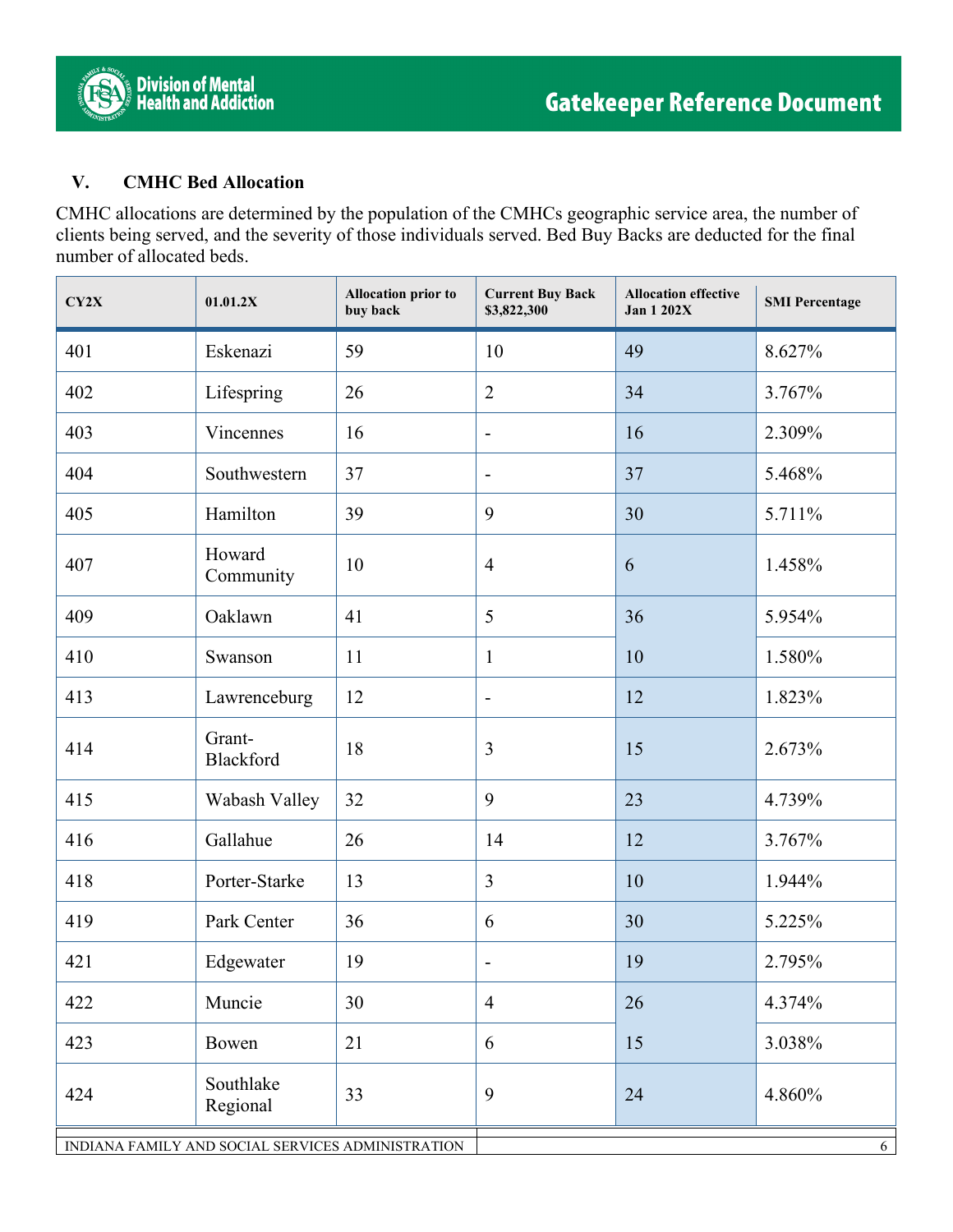

| CY2X | 01.01.2X        | <b>Allocation prior to</b><br>buy back | <b>Current Buy Back</b><br>\$3,822,300 | <b>Allocation effective</b><br>Jan $1202X$ | <b>SMI</b> Percentage |
|------|-----------------|----------------------------------------|----------------------------------------|--------------------------------------------|-----------------------|
| 426  | Northeastern    | 18                                     | 5                                      | 13                                         | 2.673%                |
| 427  | Four Co.        | 15                                     | $\overline{\phantom{a}}$               | 15                                         | 2.187%                |
| 428  | Cummins         | 20                                     | 5                                      | 15                                         | 2.916%                |
| 429  | Adult and Child | 19                                     | 10                                     | 9                                          | 2.795%                |
| 430  | Aspire          | 46                                     | 17                                     | 29                                         | 6.683%                |
| 431  | Centerstone     | 76                                     | 15                                     | 61                                         | 11.179%               |

### **V.(a) CMHC Bed Buyback**

Some CMHCs "sold" allocated beds back to DMHA. DMHA purchased these beds for \$27,900 which is paid to the CMHCs annually in their SMI funds under their service contract.

| ID  | Provider           | <b>Beds Sold Back to DMHA</b> | \$27,900 per bed per year<br>(Rolled into SMI Allocation) |
|-----|--------------------|-------------------------------|-----------------------------------------------------------|
| 401 | Eskenazi           | 10                            | 279,000                                                   |
| 402 | Lifespring         | $\overline{2}$                | 55,800                                                    |
| 403 | Samaritan          | $\overline{\phantom{a}}$      |                                                           |
| 404 | Southwestern       | ۰                             |                                                           |
| 405 | Hamilton           | 9                             | 251,100                                                   |
| 407 | Howard Community   | $\overline{4}$                | 111,600                                                   |
| 409 | Oaklawn            | 5                             | 139,500                                                   |
| 410 | Swanson            | $\mathbf{1}$                  | 27,900                                                    |
| 413 | Lawrenceburg       | $\overline{\phantom{a}}$      |                                                           |
| 414 | Grant-Blackford    | 3                             | 83,700                                                    |
| 415 | <b>Valley Oaks</b> | 9                             | 251,100                                                   |
| 416 | Gallahue           | 14                            | 390,600                                                   |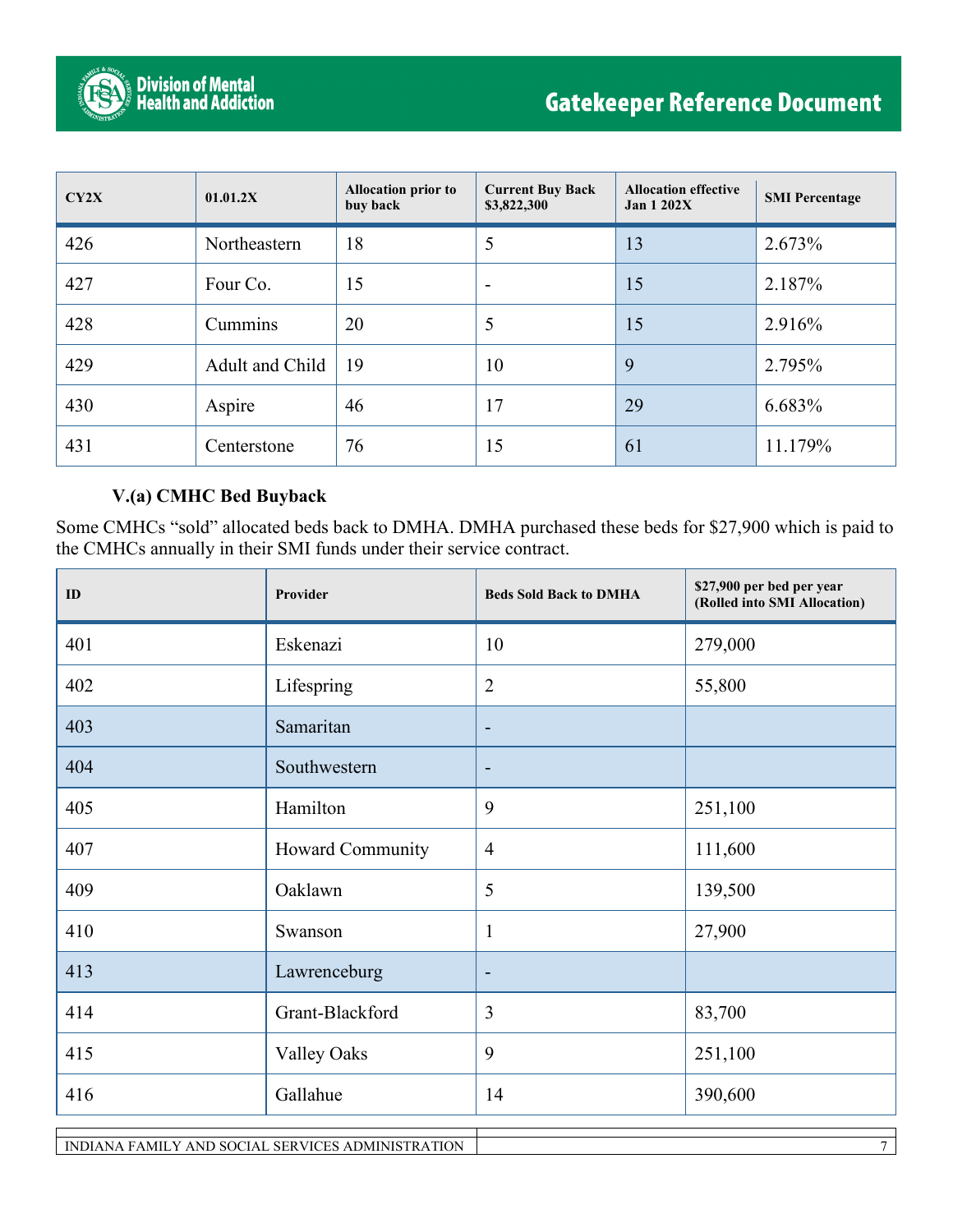

| ID  | Provider           | <b>Beds Sold Back to DMHA</b> | \$27,900 per bed per year<br>(Rolled into SMI Allocation) |
|-----|--------------------|-------------------------------|-----------------------------------------------------------|
| 418 | Porter-Starke      | $\overline{3}$                | 83,700                                                    |
| 419 | Park Center        | 6                             | 167,400                                                   |
| 421 | Edgewater          | ۰                             |                                                           |
| 422 | Meridian           | $\overline{4}$                | 111,600                                                   |
| 423 | Bowen              | 6                             | 167,400                                                   |
| 424 | Southlake Regional | 9                             | 251,100                                                   |
| 426 | Northeastern       | 5                             | 139,500                                                   |
| 427 | Four Co.           | $\overline{\phantom{a}}$      |                                                           |
| 428 | Cummins            | 5                             | 139,500                                                   |
| 429 | Adult and Child    | 10                            | 279,000                                                   |
| 430 | Aspire             | 17                            | 474,300                                                   |
| 431 | Centerstone        | 15                            | 418,500                                                   |
|     | <b>Total</b>       | 137                           | 3,822,300                                                 |

### **V.(b) Master Allocation Spreadsheet Sample – Monthly Use of Beds**

See reference report.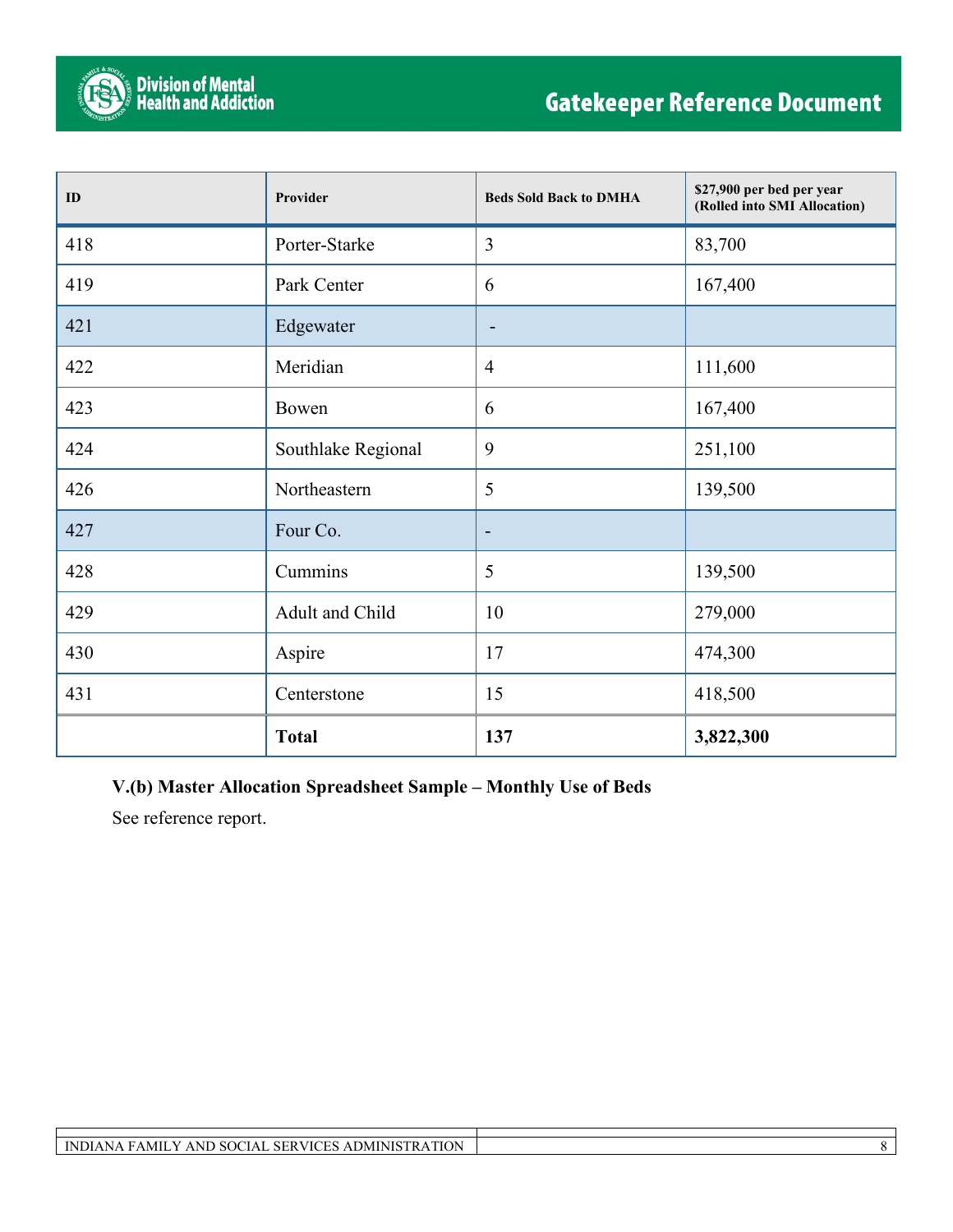

### **V.(c) Bed Borrowing Form**

| SOF Borrowed Bed and Authorization Form                                                                                                                                                                                                      |
|----------------------------------------------------------------------------------------------------------------------------------------------------------------------------------------------------------------------------------------------|
| Name of Requesting CMHC                                                                                                                                                                                                                      |
|                                                                                                                                                                                                                                              |
|                                                                                                                                                                                                                                              |
|                                                                                                                                                                                                                                              |
|                                                                                                                                                                                                                                              |
| Current # of Allocated Beds in Use by Requesting CMHC                                                                                                                                                                                        |
|                                                                                                                                                                                                                                              |
|                                                                                                                                                                                                                                              |
| Name of Lending CMHC                                                                                                                                                                                                                         |
|                                                                                                                                                                                                                                              |
| Designated Contact                                                                                                                                                                                                                           |
|                                                                                                                                                                                                                                              |
| (Request for reauthorization of additional 90 days may be submitted for review prior to expiration)                                                                                                                                          |
| Is this a Request for Reauthorization? $\Box$ Yes $\Box$ No                                                                                                                                                                                  |
|                                                                                                                                                                                                                                              |
| Client Name                                                                                                                                                                                                                                  |
| Last Four Digits of Consumer Social Security Number (for ID purposes)<br><u> 1980 - Jan Stein Stein Stein Stein Stein Stein Stein Stein Stein Stein Stein Stein Stein Stein Stein Stein S</u>                                                |
|                                                                                                                                                                                                                                              |
| Client Already Placed in SOF                                                                                                                                                                                                                 |
| As authorized representative of the requesting CMHC, I verify the requestor shall provide all clinical follow up related to 440 IAC 5-<br>1-3.5 (including the coordination of the admission and transition of the client to the community). |

INDIANA FAMILY AND SOCIAL SERVICES ADMINISTRATION 9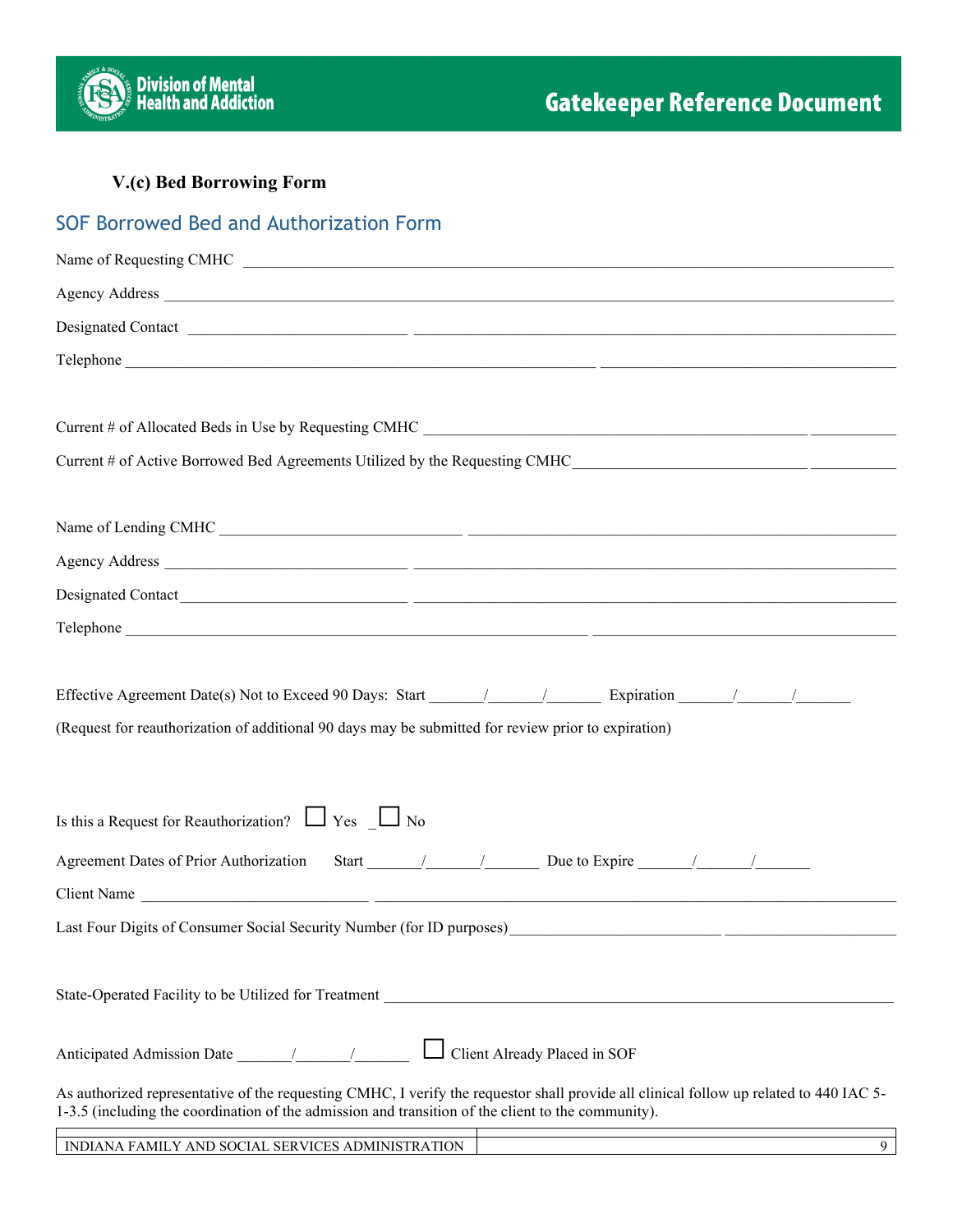Representative or Designee of Requesting CMHC Date

As authorized representative of the lending CMHC, I acknowledge the bed borrowed will count towards the lending providers' monthly allocation.

Representative or Designee of Lending CMHC Date

Requests for authorization shall be received by the DMHA at least 15 calendar days prior to the effective start date. Send requests to:

Rhonda Bergen Asst. Deputy Director, Project Manager Division of Mental Health and Addiction / Indiana State Psychiatric Hospital Network 402 W. Washington Street, Room W-353 Indianapolis, IN 46204-2739

The above request is  $\Box$  Approved  $\Box$  Denied by the Division of Mental Health and Addiction.

Authorizing Representative – Division of Mental Health and Addiction Date

DMHA Use Only - Received: Entry/Verification: Copy to File:

## **Gatekeeper Reference Document**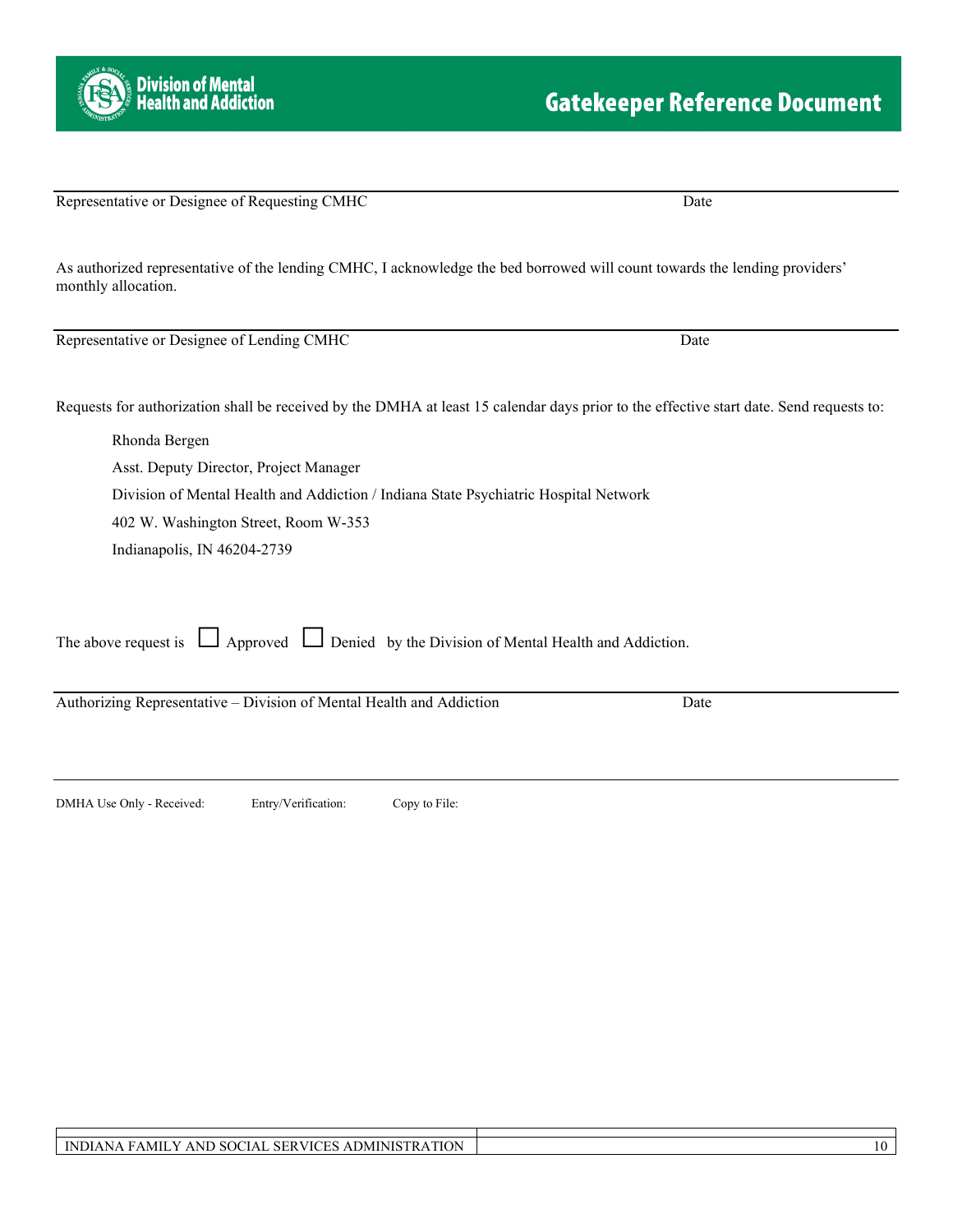

### **VI. Referral, MRB, and Wait List Process**

See PowerPoint presentation and Viewpoint Manual.

### **VII. Timely Discharge Performance Measure**

### SFY 202x Performance Measure Definition

Timely Discharge from State Psychiatric Hospitals of All Populations

**Program:** All Units in State Psychiatric Hospitals, including forensic

**Long Title:** Quarterly percentage of individuals identified as ready for discharge from a SPH that are discharged within 45 calendar days of readiness determination.

**Definition:** Timely discharge is defined as the Gatekeepers community placement of a client from the SPH within 45 calendar days from the date the client is placed on the DMHA Pending Discharge List (PDL) by the SPH(s) and determined ready for discharge.

Readiness for discharge is determined when:

The discharge is appropriate to the individual's unique and individualized needs

The discharge is in accordance with standards of professional practice and applicable state and federal law

The SPH clinical treatment team has determined stabilization of psychiatric and behavioral symptoms have occurred

The individual demonstrates minimal risk towards self or others

The clinical treatment team has determined maximum clinical benefit from hospitalization has been achieved

**Purpose/Importance:** It is imperative that clients in the Mental Health Delivery system receive the least restrictive and most appropriate care based on their individual needs. Therefore, timely discharge is critical for the continuing recovery of each individual ready for community placement.

**Measure Specific Source of Data:** Individual client data will be provided directly by the SPHs to DMHA through the use of an electronic Pending Discharge List and Viewpoint. The Pending Discharge List will continue to run consecutively with Viewpoint. When discharge readiness has been determined the client will be added to the Pending Discharge List and with a pre-discharge packet sent simultaneously to the gatekeeper in Viewpoint. Forensic pre-discharge packets will be forwarded from OGC to the designated future gatekeeper in Viewpoint upon receipt. A report will be sent monthly to the gatekeeper which will include individuals determined to be discharge ready. The report will include the consumers name, population type, admission date, date placed on list, length of time on list measured in calendar days for each consumer.

**Method of Calculation:** This measure will be calculated quarterly by Gatekeeper by adding the total number of clients enrolled by the gatekeeper AND the total number of future forensic clients determined ready for discharge during the fiscal year quarter. The total number of clients discharged within 45 calendar days or less will be divided by the total number of clients ready for discharge during the fiscal quarter to give the quarterly result.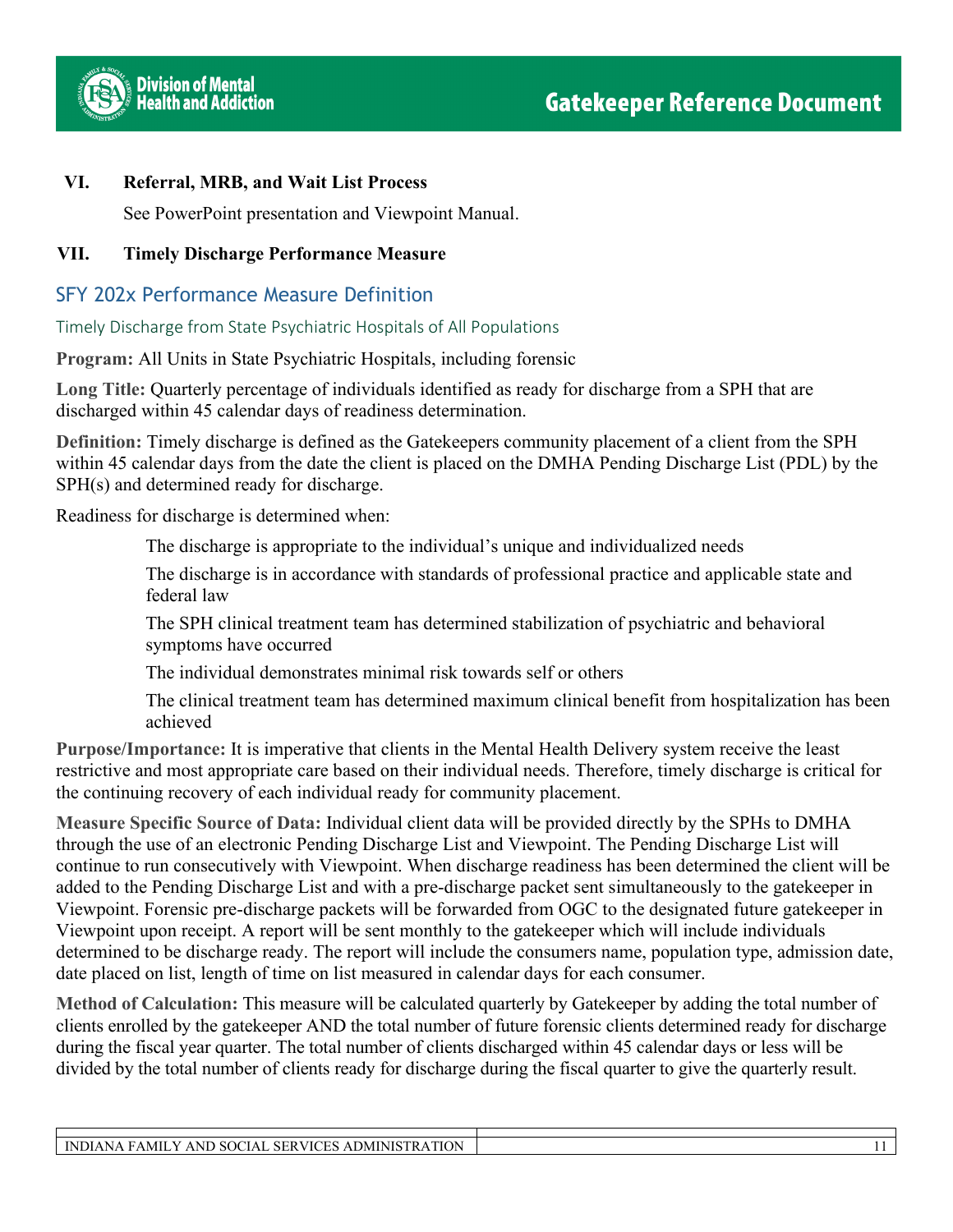

For providers with four or less individuals on the quarterly pending discharge list, DMHA will allow one individual over 45 days to count towards the target if a thorough discharge plan has been submitted and demonstrates sufficient efforts by the Gatekeeper to address all barriers to transition. The one individual counted may only be waived once and cannot be the same individual in consecutive quarters.

Additionally, the DMHA acknowledges barriers to discharge may occur. The Gatekeeper must submit a written discharge plan to the Division of Mental Health and Addiction for each client who remains in the state institution longer than forty-five (45) calendar days after meeting discharge readiness criteria. The written plan must be submitted within five (5) calendar days after the individual has waited forty-five (45) days; then every fifteen (15) calendar days thereafter until the client is discharged. The plan shall include the client's clinical status, community barriers to transition, how each barrier is being addressed, and specific transitional action steps taken by the Gatekeeper towards the client's discharge. The individual waived due to transitional barriers may only be waived once and cannot be waived in consecutive quarters.

The target performance for each provider is 80% of all individuals determined to be ready for discharge will be discharged to the community within 45 calendar days.

**Data Limitations:** It has been reported that occasionally a gap in communication between SPHs and Gatekeepers occur when determining the readiness of an individual for discharge. It will be critical that Gatekeepers maintain ongoing monthly contact and consistent communication with SPH treatment teams in order to actively participate in the discharge readiness process. If there are differing opinions regarding readiness for discharge between the SPH and Gatekeeper, it is important all involved work together to exam the concerns and resolve differences in the best interest of the client. If efforts fail, the Community Care Rule (440 IAC 5-1-4) may be invoked in Viewpoint by the Gatekeeper.

When an appeal is made, the practice implemented by the DMHA to review the concern consists of the following steps to facilitate discussion between Gatekeeper and SPH prior to DMHA review:

Documented discussion between gatekeeping liaison and SPH treatment team

Documented discussion between gatekeeping medical director and SPH medical director

Documented discussion between gatekeeping CEO and SPH Superintendent

It will be the responsibility of the Gatekeeper to coordinate and schedule the discussions. If a resolution cannot be reached, written documentation of discussions from each level and the remaining discrepancies may be submitted to the Division of Mental Health and Addiction for review and a final decision on readiness for discharge will be determined. Individuals actively being reviewed under the Community Care Rule will not be counted toward the measure for 15 business days after the date invoked to allow discussion of the individual's readiness between Gatekeeper and SPH.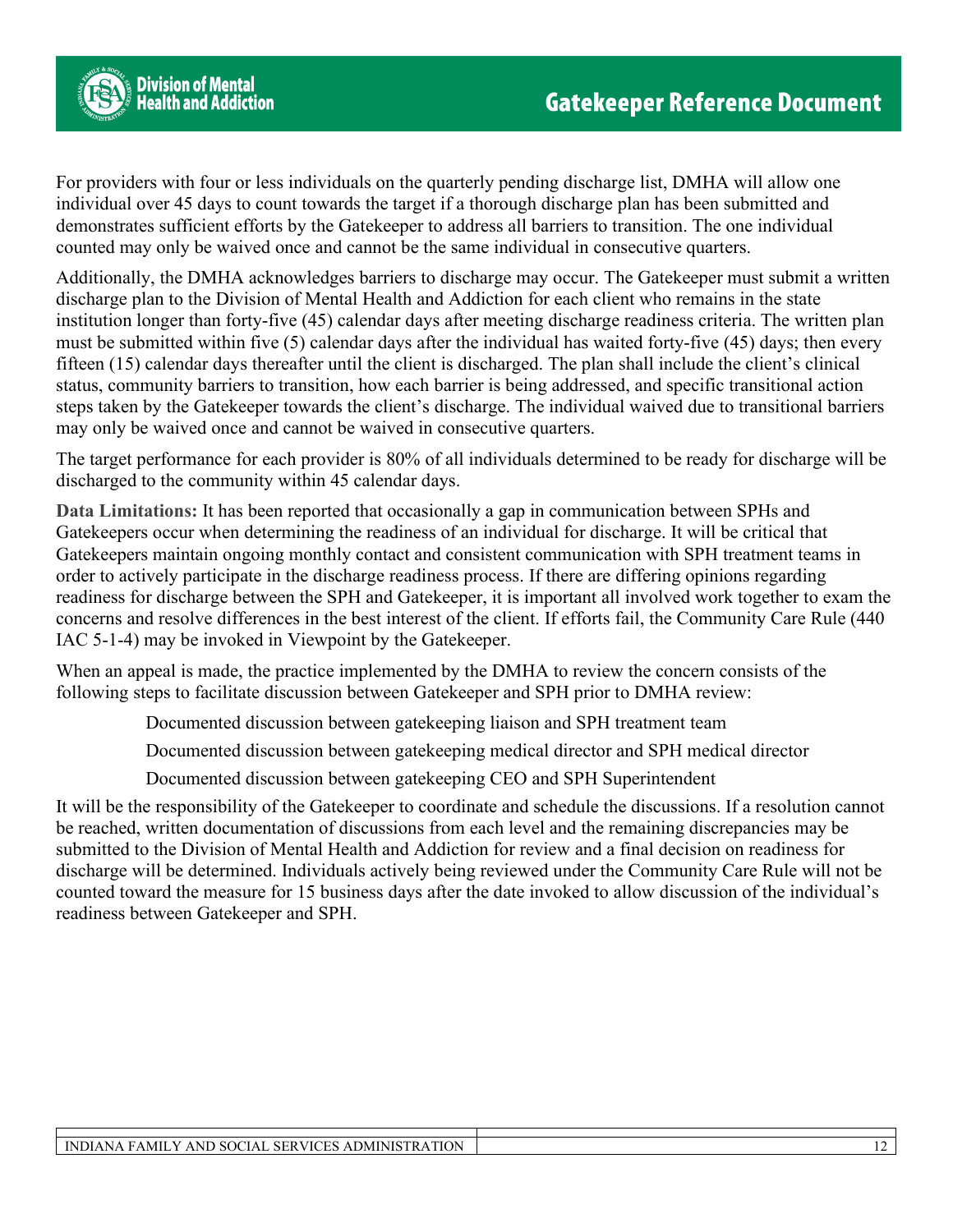

### **VIII. Olmstead**

### The Olmstead Act? What is it?

Olmstead, or Olmstead v. LC, is the name of the most important civil rights decision for people with disabilities in our country's history. This 1999 United States Supreme Court decision was based on the Americans with Disabilities Act. The Supreme Court held that people with disabilities have a qualified right to receive state funded supports and services in the community rather than institutions when the following is met:

- 1. The person's treatment professionals determine that community supports are appropriate;
- 2. The person does not object to living in the community; and
- 3. The provision of services in the community would be a reasonable accommodation when balanced with other similarly situated individuals with disabilities.

The Olmstead lawsuit started with two women from Georgia named Lois Curtis and Elaine Wilson, who both had diagnoses of mental health conditions and intellectual disabilities. Lois and Elaine found themselves going in and out of the state's mental health hospitals dozens of times. After each stay in the hospital, they would go back home; but then, because they did not have help at home, they would start to struggle again and would have to go back to the hospital to get help again. Lois and Elaine asked the state of Georgia to help them get treatment in the community so that they would not have to go live at the state mental hospital off and on. The doctors who treated Lois and Elaine agreed that they were capable of living in the community with appropriate supports. However, Lois and Elaine ended up waiting for years for their community-based supports to be set up.

Sue Jamieson, who was an attorney at the Atlanta Legal Aid Society, filed a lawsuit on behalf of Lois (and then later added Elaine) for supports to be provided in the community. The lawsuit, which is known as "Olmstead v. L.C." or "the Olmstead decision," ended up going to the highest court in the country, the United States Supreme Court. The name Olmstead comes from the name of the Defendant in the case, Tommy Olmstead, who was the Commissioner of the Georgia Department of Human Resources.

The Supreme Court agreed with Lois and Elaine. The Court found that under the Americans with Disabilities Act, or "the ADA," it is against the law for the state to discriminate against a person based on his or her disability. The Court said that the state discriminated against Lois and Elaine by requiring them to live in a mental health hospital. It should have instead provided services for them in the community. By confining them in the hospital, the state was segregating them by requiring them to live with others with disabilities. The Court said that people with disabilities like Lois and Elaine have the right to receive the treatment they needed in an integrated setting if that is what they want, if their doctors agree, and if it doesn't fundamentally change how the state provides services to people with disabilities.

In Olmstead v. L.C., 527 U.S. 581, 119 S. Ct. 2176 (1999) ("the Olmstead decision"), the Supreme Court construed Title II of the Americans with Disabilities Act (ADA) to require states to place qualified individuals with mental disabilities in community settings, rather than in institutions, whenever treatment professionals determine that such placement is appropriate, the affected persons do not oppose such placement, and the state can reasonable accommodate the placement, taking into account the resources available to the state and the needs of others with disabilities. The Department of Justice regulations implementing Title II of the ADA require public entities to administer their services, programs, and activities in the most integrated setting appropriate to the needs of qualified individuals with disabilities.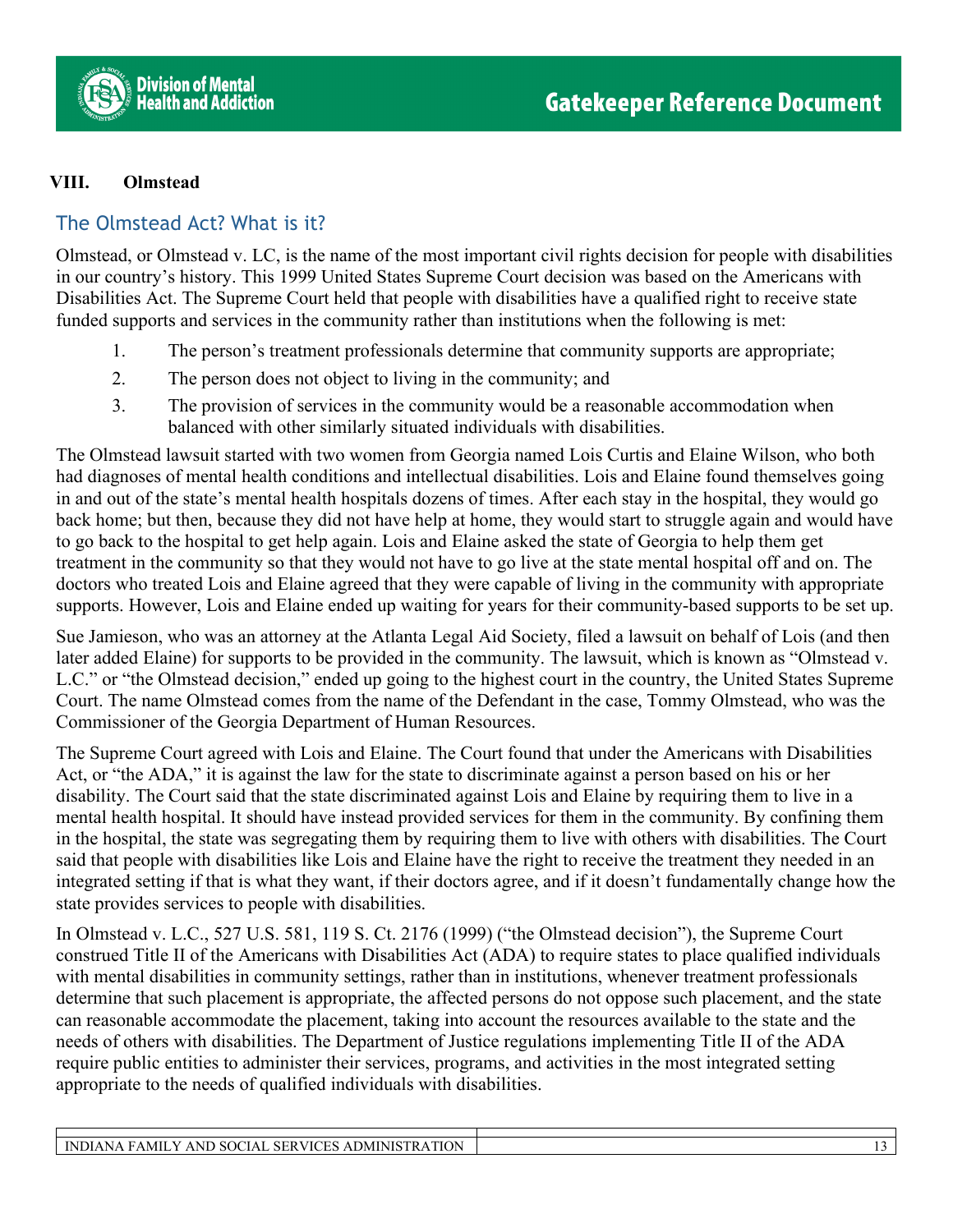The Olmstead Supreme Court decision is cited today, to keep the flow of individuals in institutional placements (people with mental illness and disabilities) transitioning to live in, and benefit from, community settings and participating in community life. The Supreme Court state that "recognition and unjustified institutional isolation of person with disabilities is a form of discrimination reflect[ed] two evident judgements": 1) "Institutional placements of people with disabilities who can live in, and benefit from, community settings perpetuates the unwarranted assumptions that persons so isolated are incapable or unworthy of participating in community life"; and 2) "confinement in an institution severely diminishes everyday life activities of individuals, including family relations, social contacts, work options, economic independence, educational advancement, and cultural enrichment." Olmstead, 119 S. Ct. 2176, 2179, 2187 [emphasis added]. This decision effects not only all persons in institutions and segregated settings, but also people with disabilities who are at risk of institutionalization, including people with disabilities on waiting lists to receive community-based services and supports.

### **IX. Fast-Track Admission Options and Hospital-to-Hospital Transfers**

(a) If fewer than 30 calendar days have passed since the client's discharge from a state psychiatric hospital, the CMHC may request a "Fast-Track" back into the SPH if they feel the client meets admission criteria. Fast-Tracks are not guaranteed to be accepted for admission and follows an MRB review process. The CMHC should send an email request to the admissions coordinator at the SPH from which the client was discharged and cc: Shelby.Hicks@fssa.in.gov. The email should include a summary of everything that has happened since discharge, including services currently provided to the client. The CMHC must attach all intakes, assessments, physician notes, progress notes and medication list that have been produced since discharge from the SPH.

The SPH's MRB staff will review the material submitted and request any additional information needed to decide on accepting the client as a Fast Track admission. The SPH will provide feedback and/or acceptance to CMHC within five working days of the request. If the client is accepted as a Fast Track, they will be placed on the AWL at that time. Fast Tracks should be given priority for admission into the next available appropriate bed.

(b) When a client needs to be transferred from one SPH to another SPH, a request for the transfer should be made to DMHA (Shelby Hicks) via email by the current SPH. The email should include: a referral form, commitment, medication list, psych evaluation, progress notes and a short summary regarding the reason that a transfer is being requested and the preferred SPH. DMHA will forward to the preferred SPH MRB staff for review and feedback. If the client is forensic OGC will also be notified and will provide feedback. Length of the waitlist, acuity, as well as other factors, will be considered. If the transfer is accepted, DMHA will assign the client to the AWL of the preferred SPH. Transfers should be given priority for admission after Forensic clients, at a 2:1 admit ratio, before CMHC clients when an appropriate bed is offered.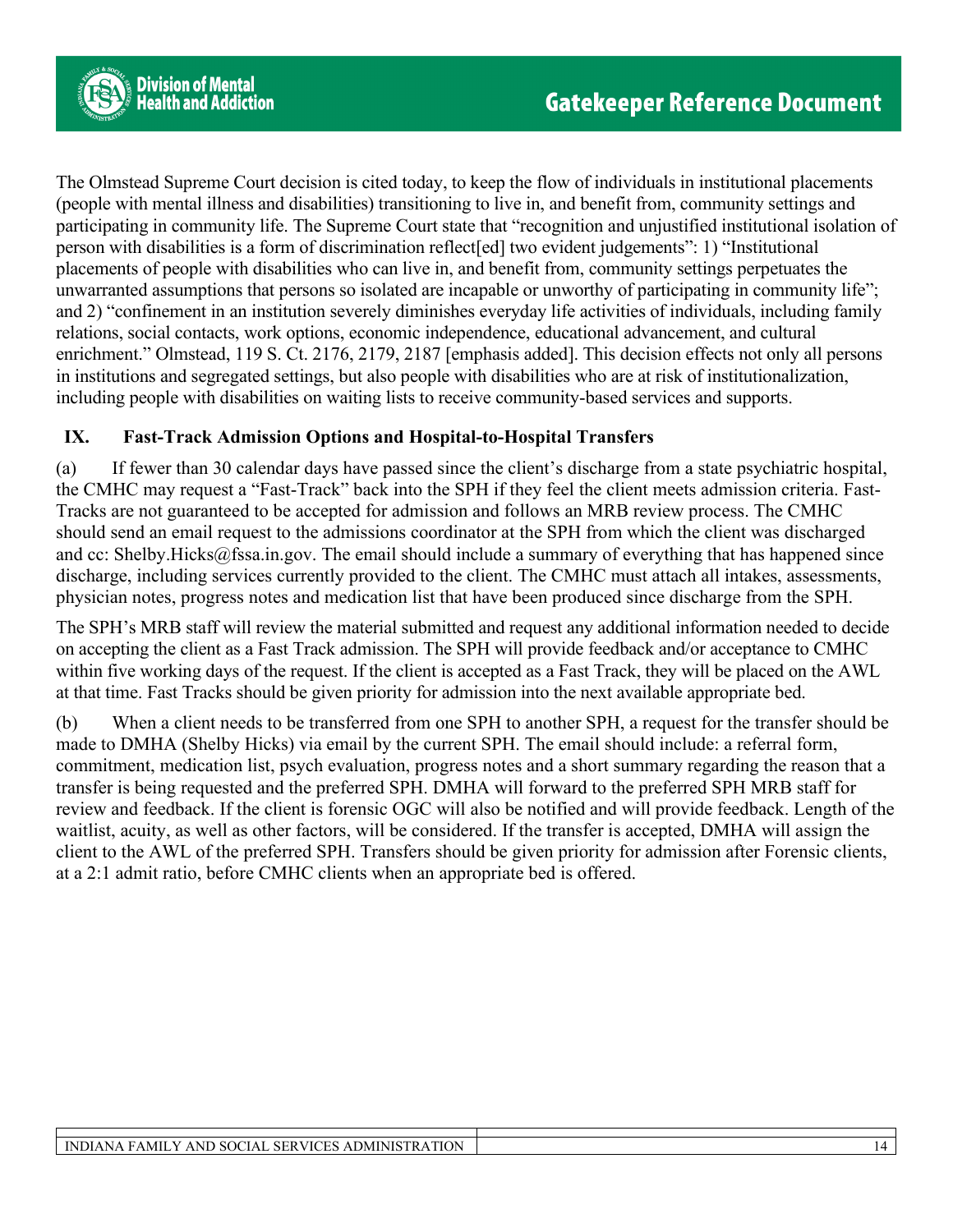



### **X. Gatekeeping Liaison Directory**

Subject to updates and changes

| <b>CMHC</b>           | <b>Last Name</b> | First, MI     | Email                             | Telephone             | Population     |
|-----------------------|------------------|---------------|-----------------------------------|-----------------------|----------------|
| Adult and Child       | Disbro           | Jennifer      | jdisbro@adultandchild.org;        | 317-346-5920<br>x5620 | <b>SED</b>     |
|                       | Moore            | Michelle      | mmoore@adultandchild.org          | 317-893-0270          | <b>SMI</b>     |
| <b>ASPIRE</b> Indiana | Boswell          | <b>Briana</b> | briana.boswell@aspireindiana.org  | 317-775-4355          | SMI/SED        |
| <b>Bowen Center</b>   | Havron           | Jeff          | jeff.havron@bowencenter.org       | 574-835-1440          | SMI/SED        |
| Centerstone           | Austin           | Angela        | angela.austin@centerstone.org     | 812-523-8184          | ESH, MSH       |
|                       | Fries            | JT            | james.fries@centerstone.org       | 812-337-2267          |                |
|                       | Heichelbech      | Jill          | jill.heichelbech@centerstone.org  | 765-342-6616          | SED (All SOFs) |
|                       | Tegeler          | Donna         | donna.tegeler@centerstone.org     | 765-983-8681          | SMI (RSH)      |
|                       | Harleman         | Renee         | donielle.harleman@centerstone.org | 765-983-8684          | SMI (LSH)      |
|                       | Hardin           | Samantha      | samantha.hardin@centerstone.org   | 812-314-3595          | SMI (MSH)      |
|                       | Ramp             | Missy         | missy.ramp@centerstone.org        | 812-355-6307          | SMI (ESH)      |
| Cummins               | Hopkins          | Pati          | phopkins@cumminsbhs.org           | 888-714-1927<br>x2038 | SMI/SED        |
| Edgewater             | Lytina           | Barnett       | lbarnett@edgewaterhealth.org      | 219-885-4264<br>x2480 | SMI/SED        |
| Four County           | Lund             | Teresa        | tlund@fourcounty.org              | 765-469-5841          | SMI/SED        |
| Gallahue              | Payson           | Aryn          | apayson@ecommunity.com            | 317-355-5385          | <b>SMI</b>     |
|                       | Page             | Katelyn       | $kpage2$ ( $@$ ecommunity.com     | 463-206-7276          | <b>SED</b>     |
| Grant-Blackford       | Faulkenburg      | Jon           | jon.faulkenberg@cornerstone.org   | 765-664-7792<br>x2515 | SMI/SED        |
| Hamilton Ctr.         | Lowry            | Sheri         | slowry@hamiltoncenter.org         | 812-231-8395          | <b>SED</b>     |
|                       | Macke            | Virgil        | vmacke@hamiltoncenter.org         | 812-231-8345          | SMI            |
|                       | Green            | David         | dgreen@hamiltoncenter.org         | 812-231-8381          | SMI            |
| Howard Regional       | Taylor           | Penny         | ptaylor@ecommunity.com            | 765-776-5660          | SMI/SED        |
|                       | Brown            | Laura         | lbrown6@ecommunity.com            | 765-776-5660          | SMI/SED        |
| Lawrenceburg/CMHC     | Cornett          | Stacey        | stacey.cornett@cmhcinc.org        | 812-537-1302          | <b>SED</b>     |

INDIANA FAMILY AND SOCIAL SERVICES ADMINISTRATION 15